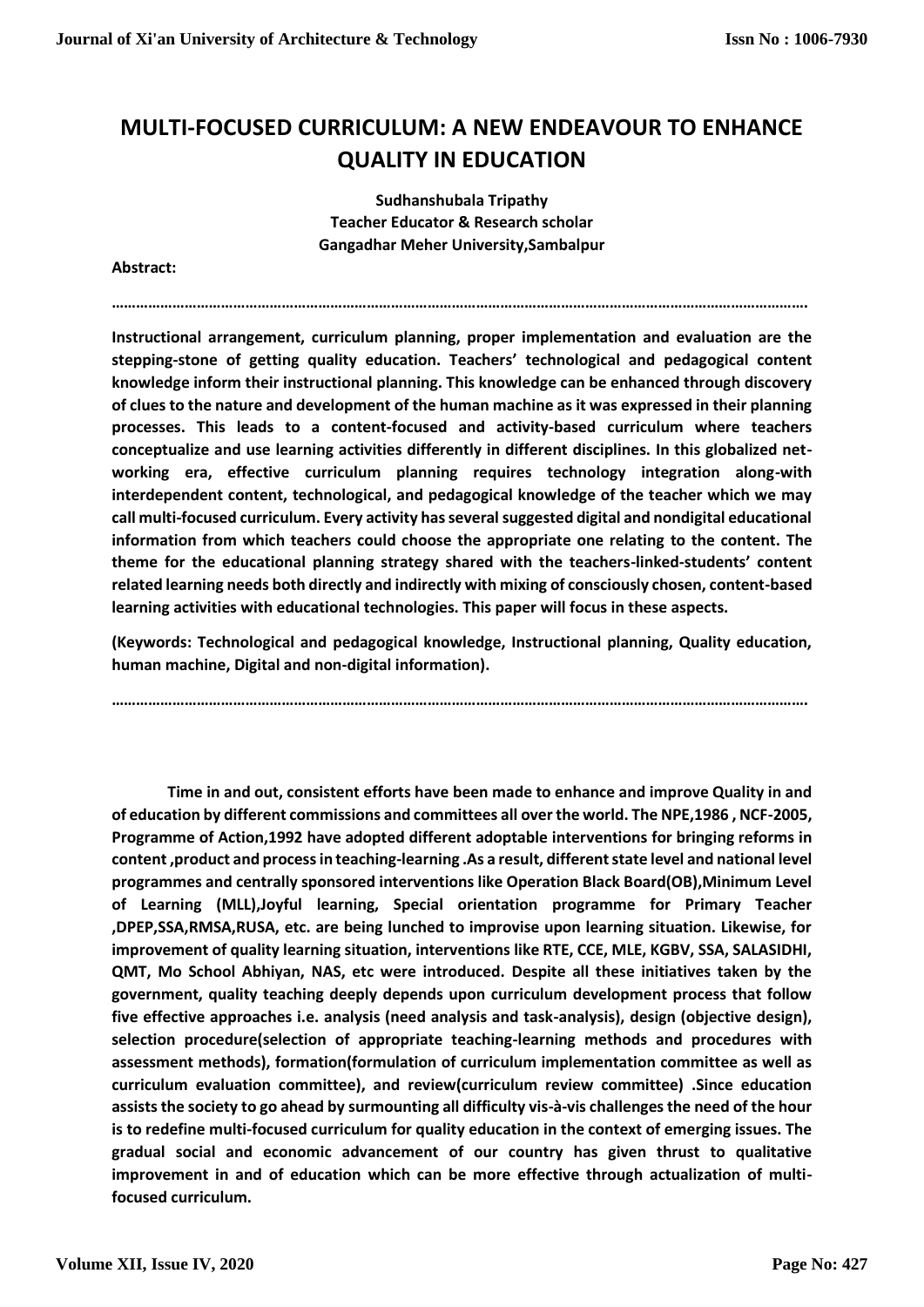## **What Is A Multi-Focused Curriculum?**

**A multi-curriculum is one that includes a variety of elements especially structure, function and notion of the society. It is a plan of learning consisting of two major dimensions vision and structure. Vision in curriculum is the product of a set of assumptions about people and the world at large and takes the form of some actualization of reality. Any curriculum contains a set of value laden assumptions about the purpose of education in our society. It tries to attend certain educational objectives which are concerned with the philosophical, sociological and psychological needs of the people.**

**Multi-Focused Curriculum in Quality Education:**

**A good quality education is one that provides all the learners with capabilities they require to become economically productive, develop sustainable livelihood contribute to how much and how well children learn and their extend to which their education is translated in to a range of personal, social, and developmental benefits. Quality education is a crucial factor for combating poverty and inequality in the society.** 

**According to EFA: Global Monitoring report,2005 (Quality Imperative GMR), two principle that characterize the quality education are: -**

**1.Identification of learner's cognitive development as the major explicit objective of all educational system.**

**2.Emphasis on education's role in promoting values and attitudes of responsible citizenship.**

**Further, as per the recommendation of Dakar framework of Action, Article7, World Education Forum- 2000, remarks on improvement of all aspects of quality in\of education to achieve recognised and measurable learning outcome for all especially in literacy, numeracy and essential life-skills. The UNESCO commission on Education in their report "Learning to Be",1972 have also emphasised on Life-long education and Quality education in schools. Based on the recommendations of Dakar Framework on Action, convection of Right of children, EFA-GMR-2005 as well as number of other recommendations, it can be said that everyone has right not only to receive education but also to receive education of high quality. It should be achieved with-out distinction of any kind viz: - parent's income, colour, gender, language, etc.**

**The actualization and improvement of quality education can only be, made possible through a multi-focused curriculum and simulating pedagogy. It is a teaching-learning process that brings the curriculum into life that begins the curriculum into life that determines what happens in the classroom and subsequently the quality of learning outcome. A sound curriculum does not exist in isolation. It comes about as a result of integration of many variables i.e.- pupils and teachers, instructions-examination and evaluation, home and community, catering of individual differences in student's ability and needs. In my opinion, the school curriculum should take note of the quality of teachers along with the contextual factors, facilities available in the school and needs of the pupils with reference to their socio-economic background.** 

**Contextual factors are one of the most crucial factors that affects Teacher's knowledge. They include cultural aspects, socioeconomic status, and school organizational structures. Giving a comparatively new understanding of the multi-faceted, interdependent, and nuanced knowledge required of teachers for curriculum-based technology integration should be minimally more successful. This should be like such upon which data generation and analysis in this study will be focused.**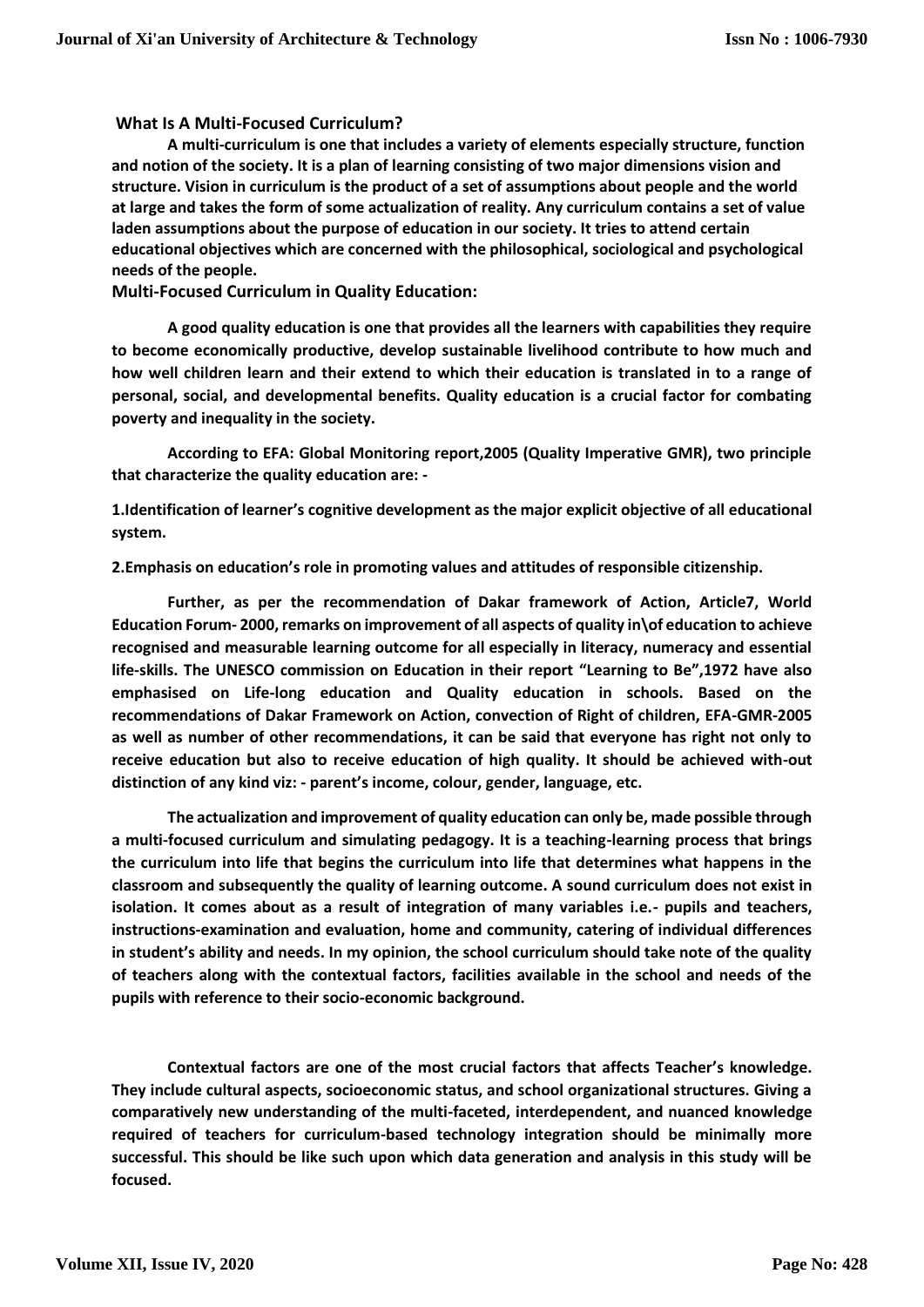**In this curriculum, the following aspects will be focused: -**

- **• Pedagogical content information and knowledge (PCIK)**
- **• Technological content information and knowledge (TCIK)**
- **• Technological pedagogical knowledge (TPK)**
- **• Technological pedagogical content knowledge (TPCK/TPACK)**

**With the follow-up questions for each suggested aspects as like Pedagogical content knowledge deals with the question "How did you decide how to teach the content that this unit addresses?" , "How, if at all, did these decisions change the content (e.g., scope, depth, or nature of the content)?" likewise, technological pedagogical knowledge reveals the question "How did you decide which materials, tools, and resources to use to teach the content of the unit?", "How, if at all, did these decisions change your teaching (e.g., classroom management, assessment of student learning, or ways in which you interacted with the students)?" ; Technological content knowledge deals with "How did the materials, tools, and resources that you used 'fit' the content of the unit?" "How, if at all, did these decisions change the content (e.g., adding or subtracting unit subtopics based on available resources)?" and Technological pedagogical content knowledge: "How and why was this particular combination of content, pedagogy, and technology most appropriate for this unit?". These similar topics organized and guided data analysis of all data sources through different interviews, curriculum units, and written reflections upon instructional planning.**

## **THE PROCESS:**

**Teachers' technological and pedagogical content information and knowledge is ratified during instructional planning. Teacher's planning reflects it to be organized and communicated primarily by content objectives and learning activities. There will be a routine in Learning activities of the teachers over time to shorten planning and classroom activity. Consuming the planning routines, rather than building all lessons, projects, and units as new constructions, teachers will be allowed to demonstrate with greater flexibility and responsiveness to students when passing the plans with contextualized nature. Little is known; however, about how digital educational technologies are integrated into curricular and co-curricular activities. Emphasis in this approach will be on technology integration upon with content-based learning activities as teachers' planning is conceptualized around aim of the content and organized according to learning activities, technology integration methods. Possibilities for technology use should be considered according to the types of learning activities that have been chosen. Educators also incorporated frequent member checking into the interviews to help and ensure an appropriately nuanced understanding of each participant's stated planning processes. During planning of Knowledge for Teaching Content, both before and after the professional development experience, the specific nature of the curriculum content to be addressed and matched planned learning activities should be noticed by the teacher. Shadowing the professional development experience, participants more often emphasized using technology intellectually.**

**The most expressed notion is that curriculum content drives the selection of resources to incorporate into learning activities. In making decisions about whether and how to use the resources, they match the nature of the resources. As a result of their experience in the class, the teachers will be more thoughtful and deliberate in their selection of learning activities as well as the technologies they used to support them.**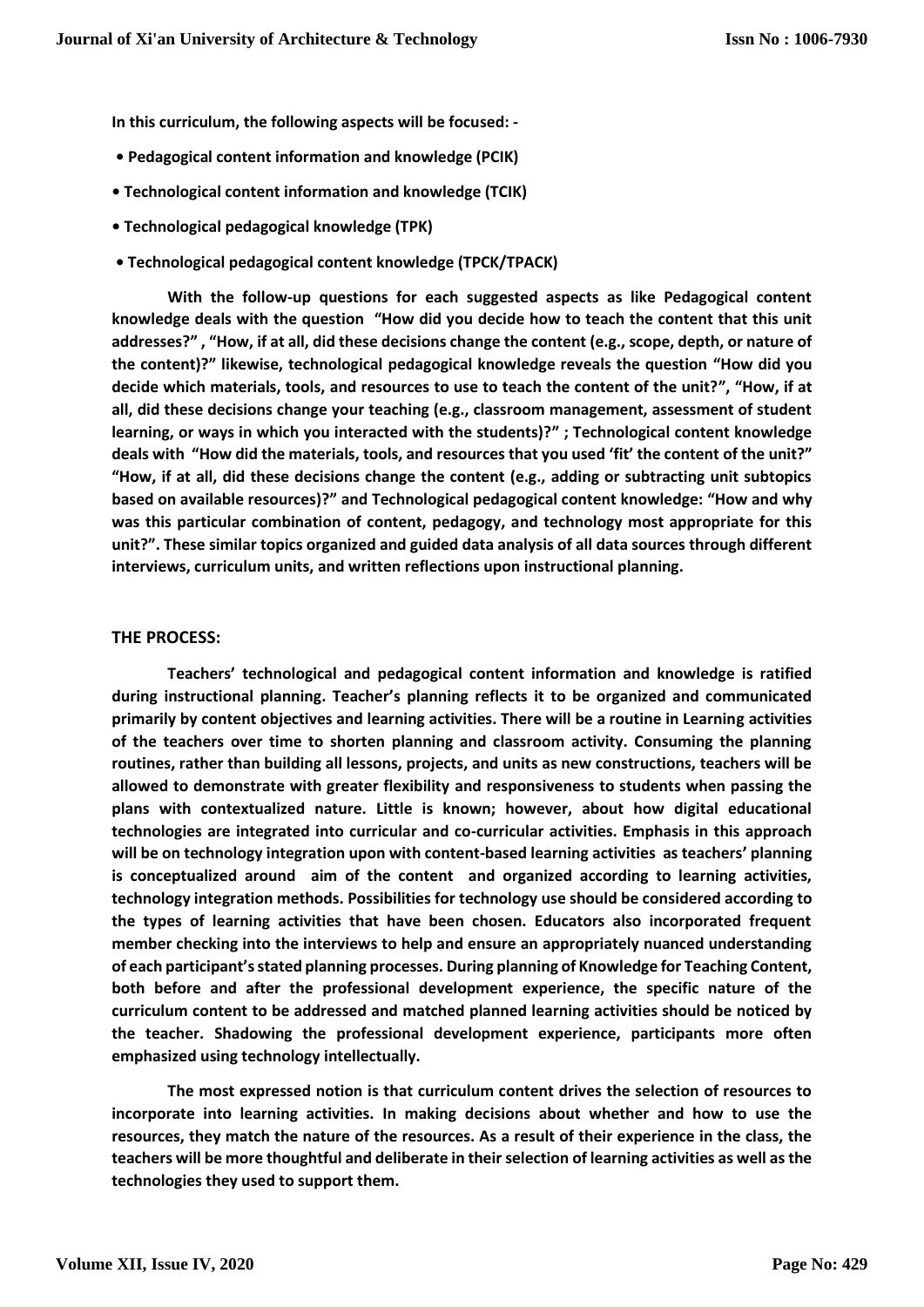**As a matter of fact, pressures of the teachers perceived from their school's activity process envisages to integrate technology in their teaching. They made multiple references to how technologies should be used to enhance curriculum-based learning. Knowledge for Curriculum-Based Technology Integration, the teachers in this study matched the nature of the curriculum content they taught with how they perceived their students learned best adding the ways that different technologies can be best used to support that learning in the time available.**

**Learning through new educational technologies envisages several particular pedagogical affordances which are seen in the utilization of those new tools that fit with content that they teach. It will definitely lead to an arbiter in their decision-making about possible adoption of tools and resources. To provide help to them to focus on the full range of social studies in learning activity and accompanying technology options seems to have made their planning more student-centred, especially in terms of students' intellectual engagement.**

**The use of this planning strategy is to see student engagement more in affective than intellectual terms. I think, these processes of curriculum will be more conscious of the multiple options available till today for technology-enhanced learning activities. A content-based, activitybased approach to technologically inclusive instructional planning is compatible with existing approaches to teaching. It is the best way to revolutionize teaching by way of technology integration. If the professional development goal is more pervasive and sustainable technology integration, then an activities-based approach can be effective. If instructional reform is the goal instead, then the full range of learning activity types should probably not be presented for teachers' consideration. Instead, a particular subset of activity types that were selected based on a focused approach to teaching and learning could be emphasized. Regardless of preferred pedagogical approach, it is realised that an instructional planning strategy that is conceptualized and organized around curriculum content, teaching/learning context, and pedagogy primarily, and according to the digital tools and resources that can support different types of learning secondarily, such as the activity-types-based strategy explored in this study, can help teachers diversify their instructional approaches while concurrently encouraging appropriate educational uses of technological tools and resources.**

**Research and development work with teachers and students often overlooked response. Many educators are simply not aware of the full range of different curriculum-based learning activities, projects, and approaches that they can use with the help of different educational technologies. Learning those instructional possibilities, and how best to select and combine them to match students' standards-based learning needs, is the modus operandi of the professional development strategy. It is a distinctive approach to professional development in technology integration for teachers also. It seems clear that the experienced social studies teachers participating in this investigation experienced and valued the utility of the activity types and their own professional learning from applying them in practice. Before this approach to technology integration can be recommended in other curriculum areas or for widespread use, the approach and the taxonomies themselves must be systematically and repeatedly tested, vetted, and revised. This study suggest that the activity types approach to technology integration is promising enough at least to warrant such further investigation and development.**